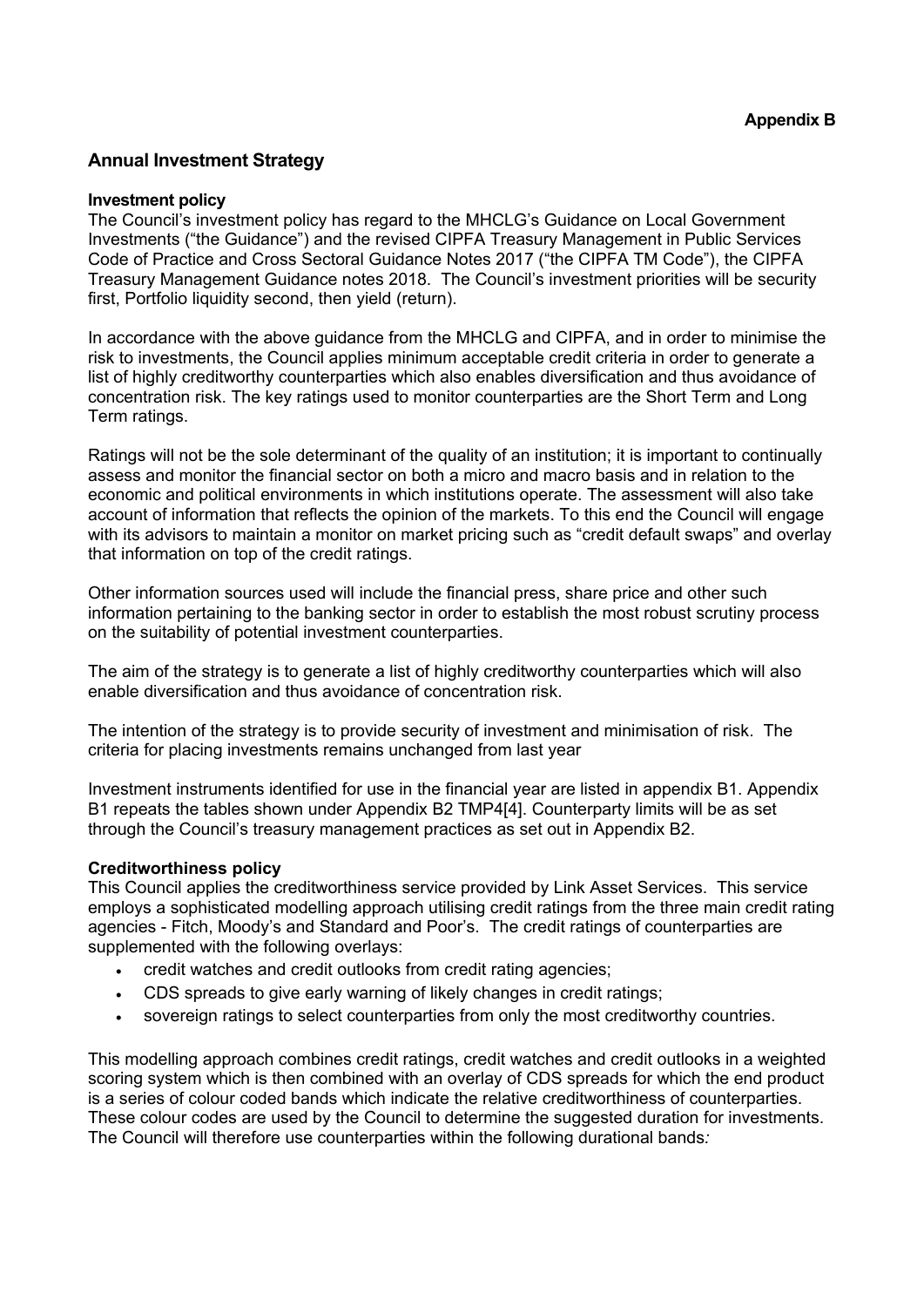- Yellow 5 years \*
- Purple 2 years
- Blue 1 year (only applies to nationalised or semi nationalised UK Banks)
- Orange 1 year
- Red 6 months
- Green 100 days
- No colour not to be used

*\*Please note: the yellow colour category is for UK Government debt, or its equivalent, constant Net Asset Value money market funds and collateralised deposits where the collateral is UK Government debt.*

How the above translates into actual counterparties is shown in Appendix B2 (shown separately for approval at Appendix B1).

The creditworthiness service uses a wider array of information than just primary ratings and by using a risk weighted scoring system, does not give undue preponderance to just one agency's ratings.

Typically the minimum credit ratings criteria the Council use will be a Short Term rating (Fitch or equivalents) of F1 and a Long Term rating of A-. There may be occasions when the counterparty ratings from one rating agency are marginally lower than these ratings but may still be used. In these instances consideration will be given to the whole range of ratings available, or other topical market information, to support their use.

All credit ratings will be monitored on an ongoing basis and the Council is alerted to changes to ratings of all three agencies through its use of the creditworthiness service.

- If a downgrade results in the counterparty / investment scheme no longer meeting the Council's minimum criteria, its further use as a new investment will be withdrawn immediately.
- In addition to the use of credit ratings the Council will be advised of information in movements in credit default swap spreads against the iTraxx benchmark and other market data on a daily basis via its Passport website, provided exclusively to it by Link Asset Services. Extreme market movements may result in downgrade of an institution or removal from the Council's lending list.

This Council will place reliance on the use of this external service but it will in addition use market data and market information, information on any external support for banks to help support its decision making.

## **Country and sector limits**

The Council has determined (at Council 8th October 2015) that it will only use approved counterparties from countries with a minimum sovereign credit rating of AA- from Fitch. The individual counterparty must also have a minimum credit rating of AA-. (The minimum credit rating does not apply to UK counterparties). The list of countries that qualify using this credit criteria as at the date of this report are shown in Appendix D. This list will be added to, or deducted from, by officers should ratings change in accordance with this policy.

## **Investment strategy**

Investments will be made with reference to the core balance and cash flow requirements and the outlook for short-term interest rates. The Bank Rate is currently 0.10% (Nov 2020) and is not expected to rise during this reporting period (as per Link Asset services). Bank Rate forecasts for financial year ends (March) are: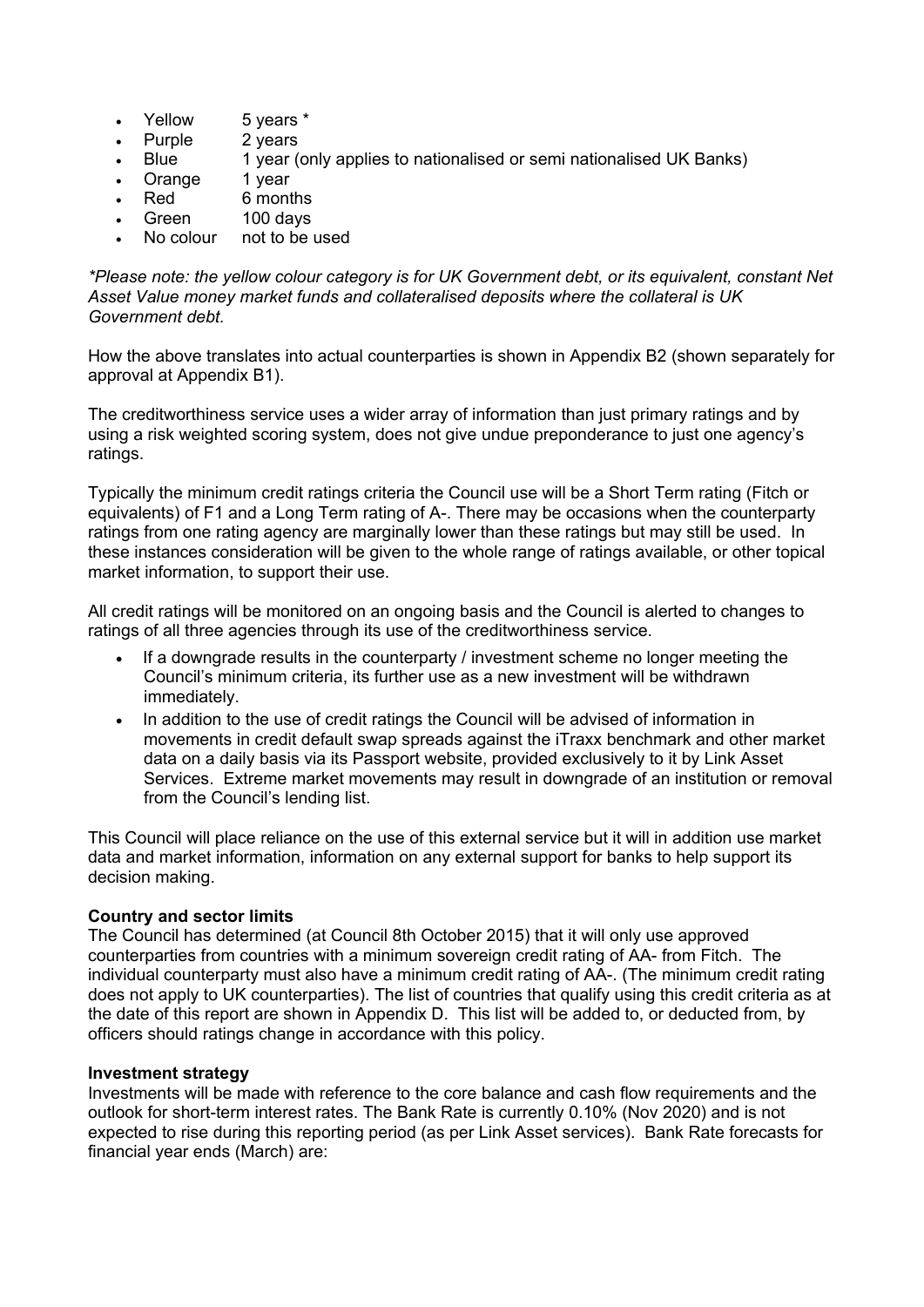- $2020/21010\%$
- 2021/22 0.10%
- 2022/23 0.10%
- 2023/24 0.10%

The suggested budgeted investment earnings rates for returns on investments placed for periods up to about three months during each financial year are as follows:

- $\cdot$  2021/22 0.10%
- $2022/230.10\%$
- 2023/24 0.10%

Where a green/ethical investment opportunity arises it will be considered against the criteria set out above and against other investment return opportunities

**Investment treasury indicator and limit** – total principal funds invested for greater than 364 days and 365 days. These limits are set with regard to the Council's liquidity requirements and to reduce the need for early sale of an investment, and are based on the availability of funds after each yearend.

| Table 1                                     |             |             |         |
|---------------------------------------------|-------------|-------------|---------|
| £'000                                       | $2021 - 22$ | $2022 - 23$ | 2023-24 |
| Principal sums invested > 364 or > 365 days | 6,500       | 5.000       | nil     |

\*This allows for £5m of investments longer than a year. No investment will be made without prior reference to Link Asset Services and confirmation that the cash is available for the recommended time period.

For its cash flow generated balances, the Council will seek to utilise its instant access and notice accounts, and short-dated deposits (overnight to100 days) in order to benefit from the compounding of interest.

# **Investment risk benchmarking**

These benchmarks are simple guides to maximum risk, so they may be breached from time to time, depending on movements in interest rates and counterparty criteria. The purpose of the benchmark is that officers will monitor the current and trend position and amend the operational strategy to manage risk as conditions change. Any breach of the benchmarks will be reported, with supporting reasons in the mid-year or Annual Report.

Security - The Council's maximum security risk benchmark for the current portfolio, when compared to these historic default tables, is:

0.08% historic risk of default when compared to the whole portfolio

Liquidity – in respect of this the Council seeks to maintain:

- $\bullet$  Bank overdraft up to £2m
- Liquid short term deposits of at least £5m available with a month's notice.
- Weighted average life is expected to be less than 1 year to reflect the short term nature of current deposits. However, this is not a benchmark but is measured and reported for information and will be subject to change as opportunities for longer term deposits in line with our counterparty list arise.

Yield – local measures of yield benchmarks are:

 $\bullet$  Investments – internal returns above the 3 month LIBID rate